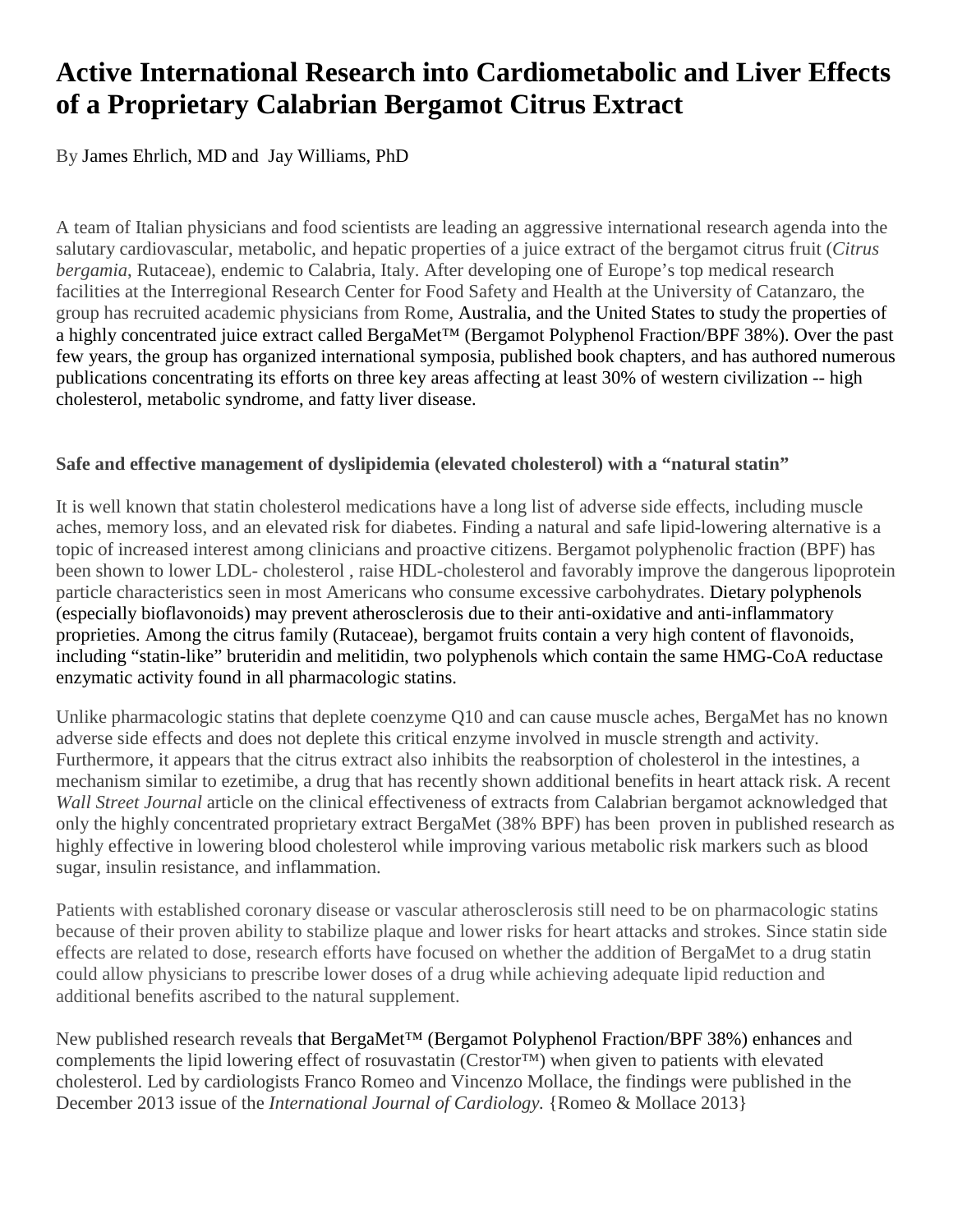In the study, 77 patients with elevated low-density lipoprotein (LDL) and triglycerides were divided into four groups to investigate the lipid-lowering and vascular-protective effects of placebo, BPF 38% alone, rosuvastatin alone, and their combination. The combination of 1000 mg of BPF 38% with10 mg or 20mg rosuvastatin demonstrated an enhanced effect on all lipid parameters and significant positive effect on biomarkers of vascular protection and reductions in oxidative stress. As stated by Professor Mollace, "the paper shows, for the first time, that BPF 38% leads physicians to a better management of statin-based treatment of hyperlipemia. Moreover the added value for using BPF 38% in combination with statins is represented by significant improvement of serum triglyceride and glycemia leading to better vasoprotection."

Adding BergaMet significantly lowered blood sugar levels, raised high-density lipoprotein (HDL) and lowered triglycerides to an extent that cannot be achieved by a statin alone. Beyond this "complementary effect", the combination of [BergaMet™](http://www.bergamet.com/) and a statin allows a physician to lower the dose of the statin drug while achieving lower cholesterol levels and improving overall metabolism and vessel health.



**Figure 1**

# **Addressing the "Epidemic of the 21st Century"—the Metabolic Syndrome**

About 35% of US citizens have a dangerous constellation of risk factors termed the "metabolic syndrome" that is associated with insulin resistance and a high risk for type 2 diabetes, cardiovascular events and mortality. Fueled by excessive carbohydrate intake and sedentary living, this epidemic manifests itself clinically by expanding abdominal waistlines (visceral adiposity), hypertension, elevated blood sugars, and abnormal cholesterol levels including triglyceride elevation. Recent peer reviewed research published in the *Journal of Metabolic Syndrome* revealed that high dosages of 38% BPF causes striking decreases of all risk factors involved with the metabolic syndrome. Gliozzi M, Walker R, Mollace V (2014) Bergamot Polyphenols: Pleiotropic Players in the Treatment of Metabolic Syndrome. J Metabolic Synd Vol 3 Issue 2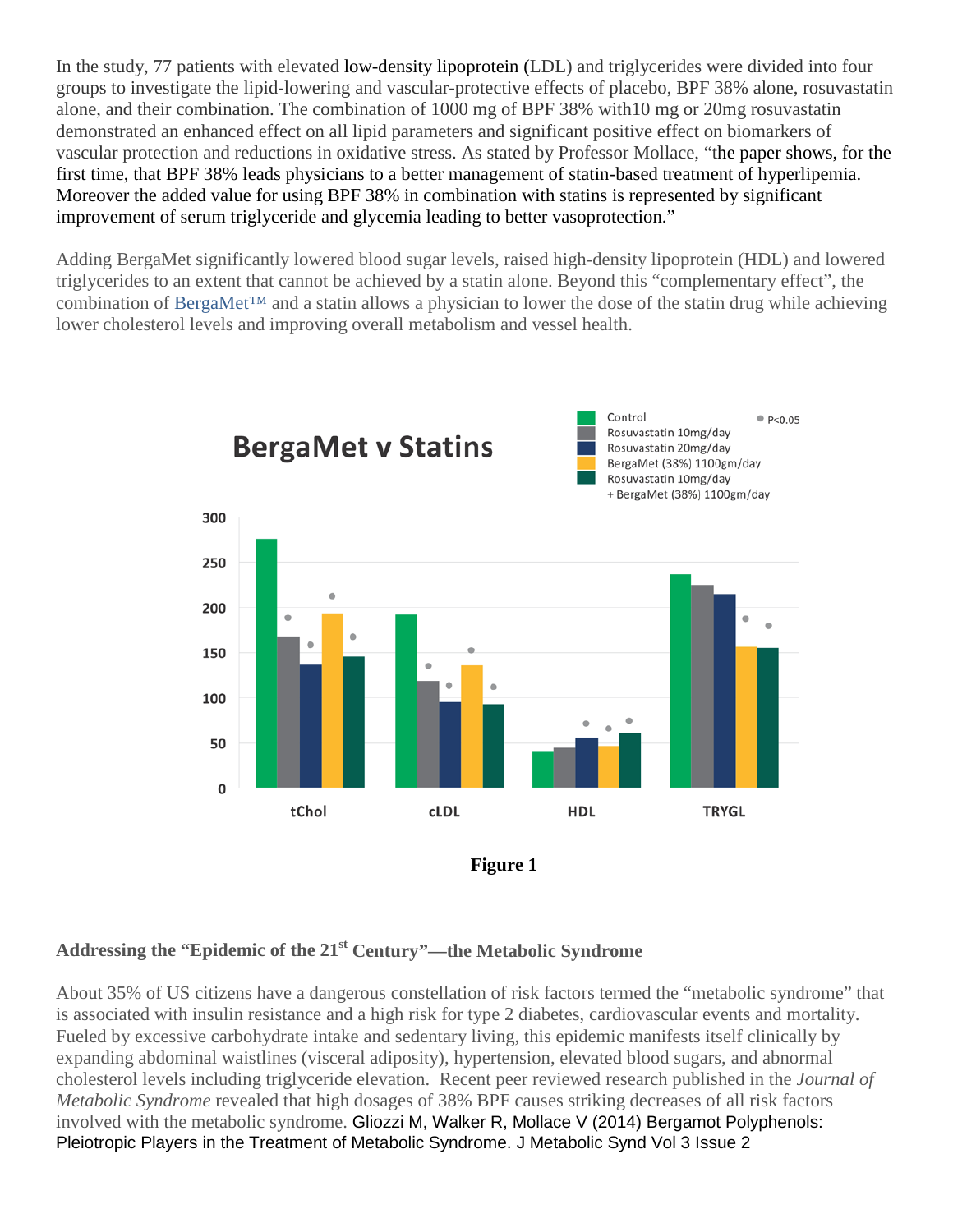Most patients lose belly fat and achieve favorable improvements in blood sugar (averaging 23% reduction), blood pressure, and lipid profiles. The paper reviewed the various mechanisms of action of the citrus extract related to insulin resistance and the development of atherosclerosis (plaque formation in arteries). Of particular interest has been demonstration of important actions of the product linking its inhibition of oxidative stress to improvements in both vascular health and atherosclerosis (Figure 2).



### **Figure 2**

### **Various mechanisms proposed for Bergamot polyphenol vascular protective effect**

#### **Hope for Patients with Non-Alcoholic Fatty Liver Disease**

At the 2014 Annual Scientific Meeting of the American College of Gastroenterologists, a coauthor of this paper (JE) presented [data](http://professorvincenzomollace.com/abstract/) demonstrating that 38% BPF significantly improved liver structure and function in patients with both metabolic syndrome and fatty liver disease. The study involved authors from 3 continents and was published in *Advances in Biological Chemistry*. Since fatty liver disease is the hepatic manifestation of the metabolic syndrome and bergamot was previously shown to be beneficial in subjects with this precise "prediabetic" condition, the investigators sought to establish the potential value of 38% BPF in patients with both metabolic syndrome and non alcoholic fatty liver disease (NAFLD).

In a group of 107 patients with confirmed NAFLD and metabolic syndrome, BPF 38% given twice per day before meals significantly improved all measured biochemical and ultrasonographic characteristics of both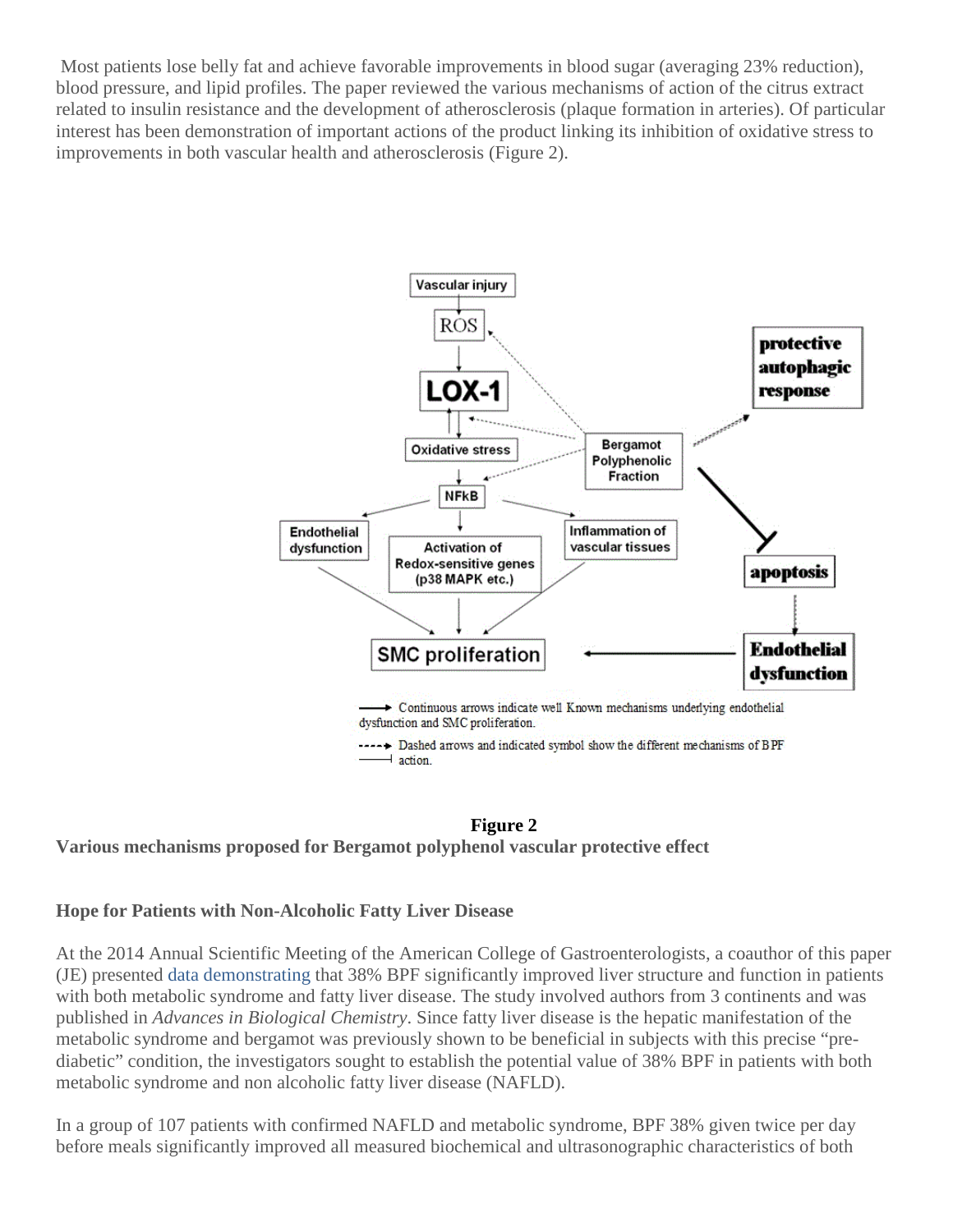NAFLD and metabolic syndrome in 120 days without reported side effects (Figure 3). There was a striking improvement in hepatic function (biochemical) and structure (echogenic visual loss of hepatic fat) accompanied by lower levels of inflammation. [Gliozzi, M, Walker, R, Ehrlich J, Mollace V et al., *Advances in Biological Chemistry***,** 2014, 4, 129-137

As there are currently no approved conventional pharmaceutical drugs for NAFLD, this study suggests that BPF 38% may represent a safe and important therapeutic option for these conditions. The research team is currently exploring the feasibility of entering an FDA process leading to botanical drug approval for BPF for this condition.





[Significant improvements in liver structure (ultrasound), liver function biochemistry and inflammatory markers after 4 months BPF therapy of patients with both metabolic syndrome and NAFLD

Over the past four years, Australian cardiologist Ross Walker MD the author of *The Cell Factor* (Macmillan Australia 2002) has treated over 4000 patients with 38% BPF. "It has been so gratifying to witness 1000's getting superb results. So many of my patients get side effects from drugs or prefer a more natural approach. I either use BergaMet alone or combine it with low dose statins depending on the clinical situation."

Walker continues "BPF 38% has also been shown to have beneficial effect on maintaining healthy vessels (endothelial function and arterial stiffness). It is therefore my medical opinion that is should be used in: \*All patients over the age of 50 to maintain normal arterial function and flexibility.

\*All patients with metabolic syndrome.

\*All patients who are statin intolerant as an alternative to maintain healthy LDL and HDL subfractions \*All patients at low risk for vascular disease who have lipid abnormalities."

Dr. Walker maintains that the high dose 38% BPF may be the most important nutritional product created in the last 30-50 years. "I know of no other supplement or drug that can match its value in addressing so many risk factors contributing to heart disease and diabetes".